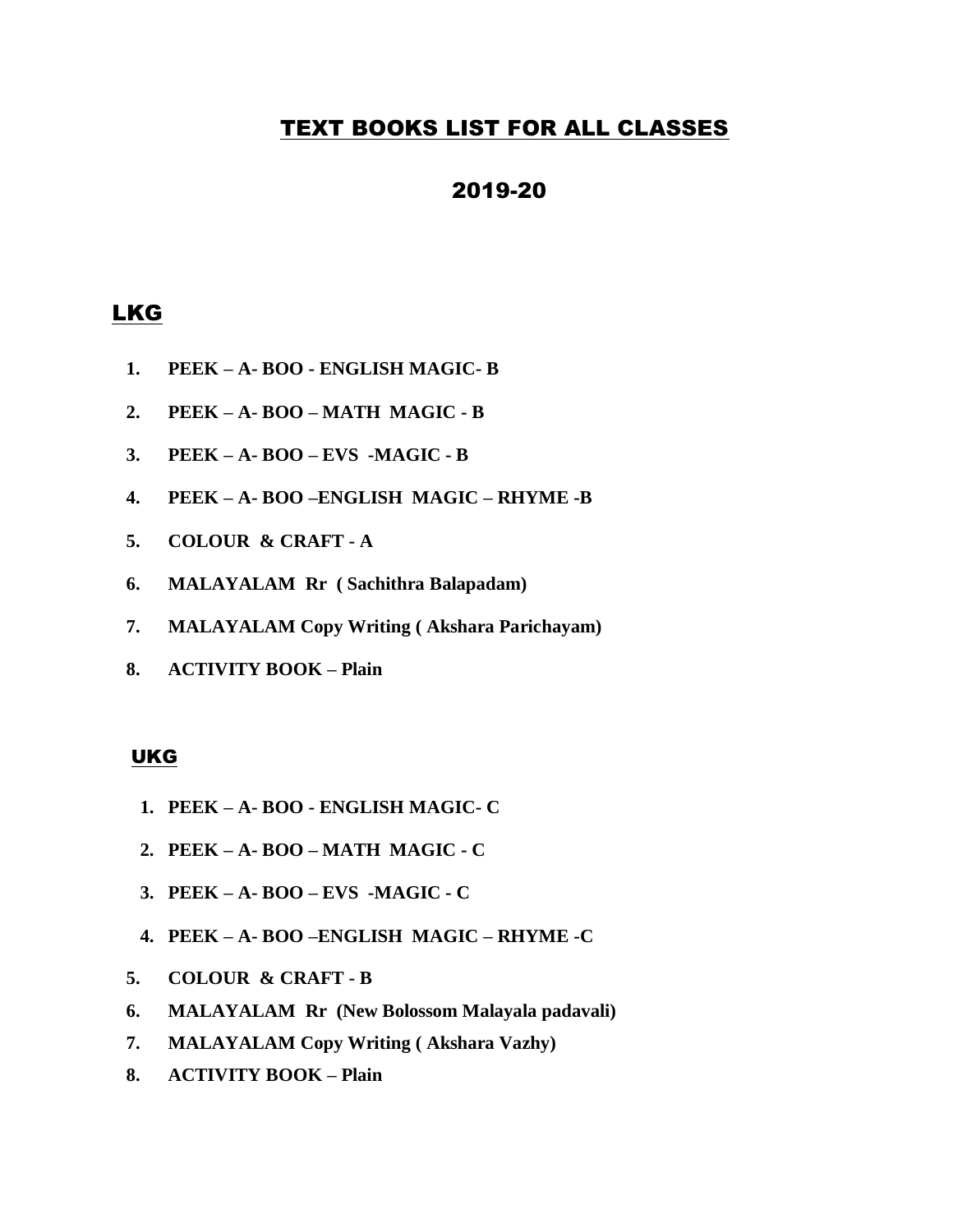# Std 1

- **1. English Ferry Reader.**
- **2. English Ferry W. Book**
- **3. Malayalam Reader**
- **4. Hindi Reader Sunhari Doop Pravesika**
- **5. Maths Living Maths**
- **6. Malayalam Copy Writing**
- **7. Hindi Copy Writing**
- **8. Drawing**
- **9. Project Book Plain**

## Std II

- **1. English Ferry Reader.**
- **2. English Ferry W. Book**
- **3. Malayalam Reader**
- **4. Hindi Reader- Vaani**
- **5. Maths Living Maths**
- **6. Value Education Inspiration**
- **7. Malayalam Copy Writing**
- **8. Hindi Copy Writing**
- **9. Drawing**
- **10. EVS New Green tree**
- **11. Project Book Plain**

## Std III

- **1. English Ferry Reader.**
- **2. English Ferry W. Book**
- **3. Malayalam Reader**
- **4. Hindi Reader- Vaani**
- **5. Maths Living Maths**
- **6. EVS Green Tree**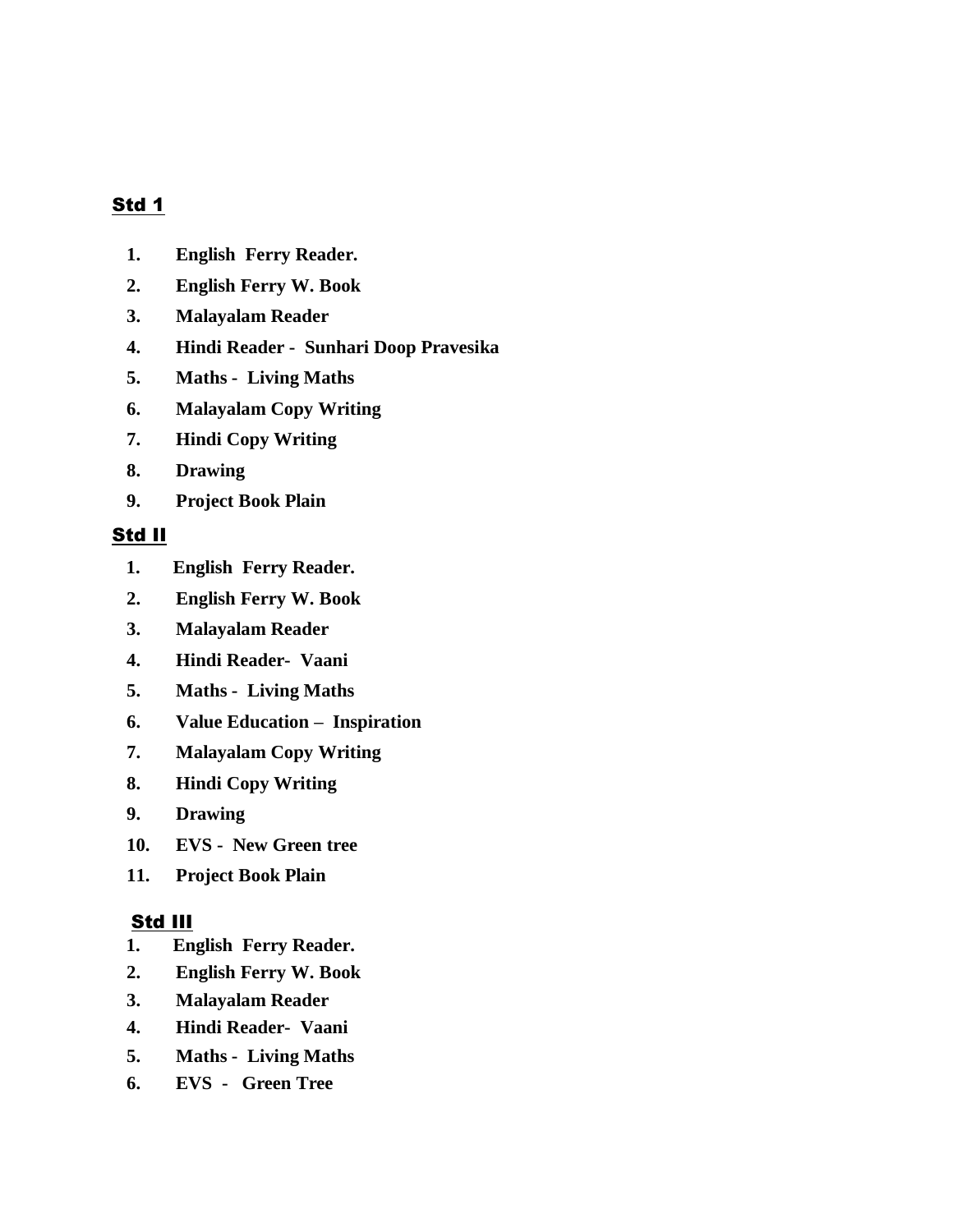- **7. Computer Science – IT Apps**
- **8. G K - Knowledge Alive**
- **9. Value Education Inspiration**
- **10. Malayalam Copy Writing**
- **11. Hindi Copy Writing**
- **12. Drawing – Exploring Art Activity**
- **13. Project Book - (Plain & Ruled)**

# Std IV

- **1. English Ferry Reader.**
- **2. English Ferry W. Book**
- **3. English Literature Reader**
- **4. Malayalam Reader**
- **5. Hindi Reader- Vaani**
- **6. Maths Living Maths**
- **7. EVS – New green tree**
- **8. Computer Science – IT Apps**
- **9. G K - Knowledge Alive**
- **10. Value Education Inspiration**
- **11. Malayalam Copy Writing**
- **12. English Copy Writing**
- **13. Hindi Copy Writing**
- **14. Drawing - Exploring Art Activity**
- **15. Project Book Plain & Ruled**

# Std V

- **1. English Ferry Reader.**
- **2. English Ferry W. Book**
- **3. English Literature Reader**
- **4. Malayalam Reader**
- **5. Hindi Reader- Vaani**
- **6. Maths Living Maths**
- **7. EVS – New Green Tree**
- **8. Computer Science - IT Apps**
- **9. G K Knowledge Alive**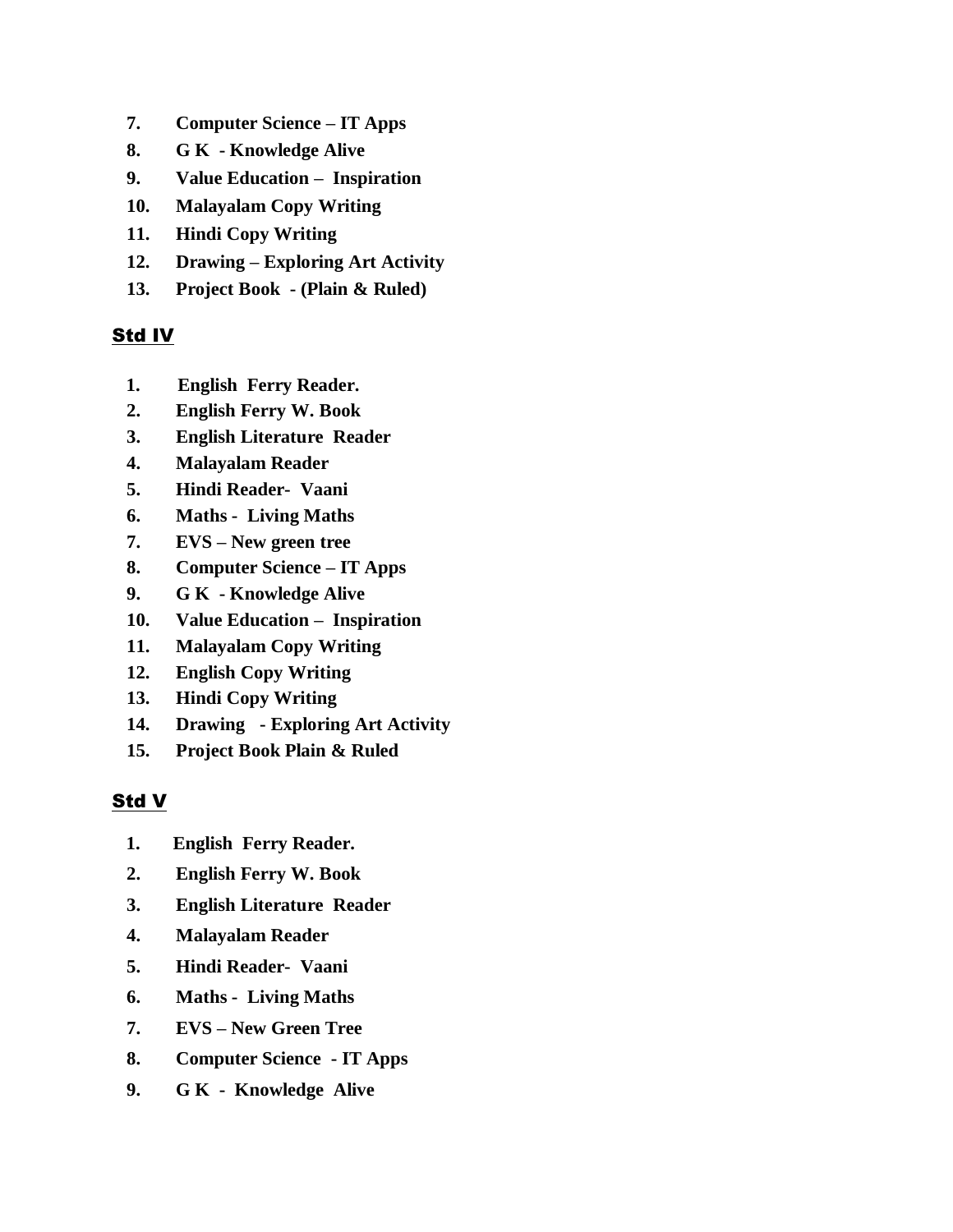- **10. Value Education Think Beyond**
- **11. Drawing – Exploring Art Activity**
- **12. Project Book Plain & Ruled**

# Std VI

- **1. English Ferry Reader.**
- **2. English Ferry W. Book**
- **3. English Literature Reader**
- **4. Malayalam Reader**
- **5. Hindi Reader- Vaani**
- **6. Mathematics**
- **7. Science**
- **8. History – Our Pasts**
- **9. Geography – The Earth our Habitat**
- **10. Politics – Social & Political Life**
- **11. Computer Science – I T Apps**
- **12. G K - Knowledge Alive**
- **13. Value Education Think Beyond**
- **14. Drawing – Enrich your art skills**
- **15. Health Education**

## Std VII

- **1. English Ferry Reader.**
- **2. English Ferry W. Book**
- **3. English Literature Reader**
- **4. Malayalam Reader**
- **5. Hindi Reader- Vaani**
- **6. Mathematics**
- **7. Science**
- **8. History – Our Pasts**
- **9. Geography Our Environment**
- **10. Politics – Social & Political Life**
- **11. Computer Science – I T Apps**
- **12. G K - Knowledge Alive**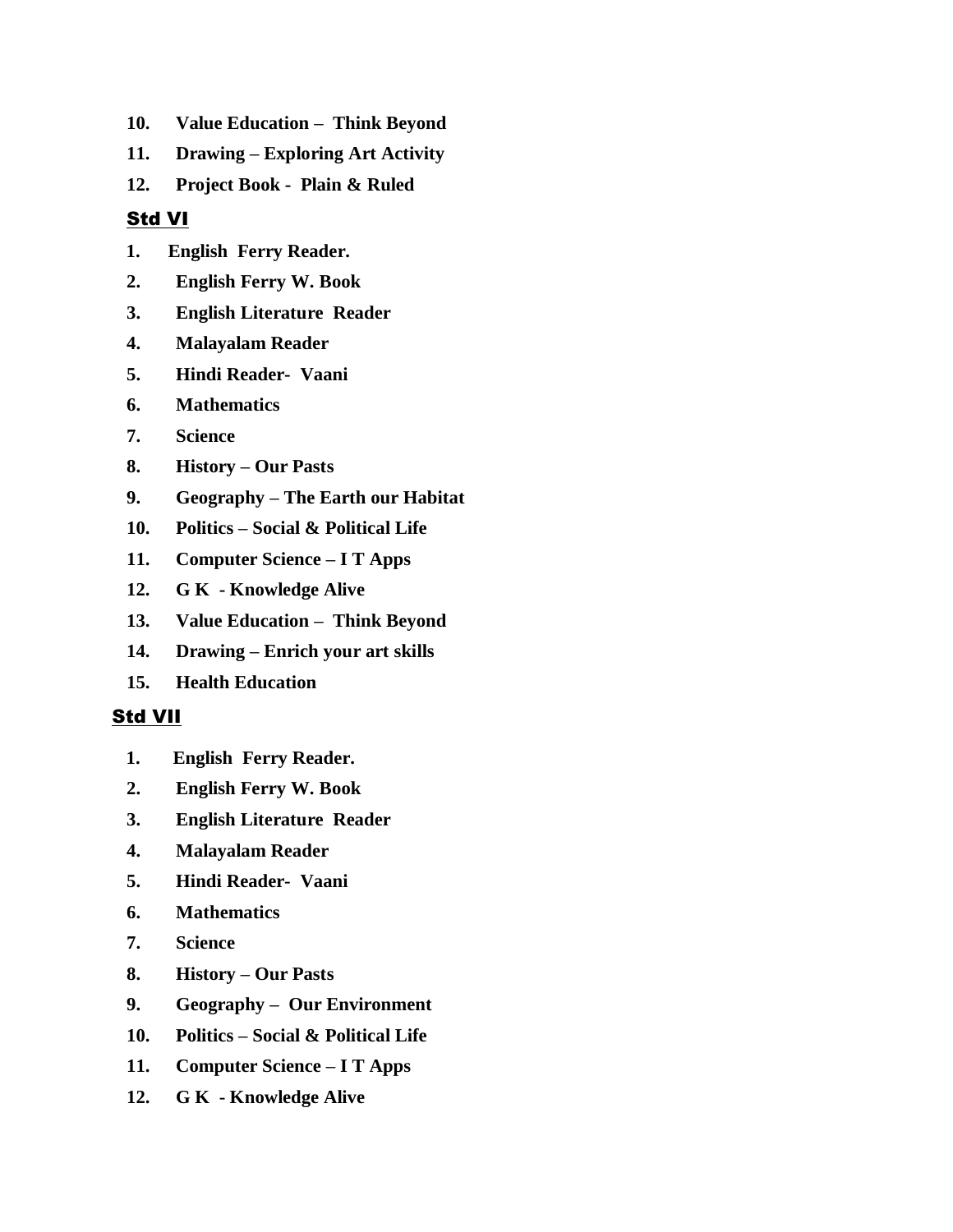- **13. Value Education – Think Beyond**
- **14. Drawing – Enrich your art skills**
- **15. Health Education**

# **Std VIII**

- **1. English Ferry Reader.**
- **2. English Ferry W. Book**
- **3. English Literature Reader**
- **4. Malayalam Reader**
- **5. Hindi Reader- Vaani**
- **6. Mathematics**
- **7. Science**
- **8. History – Our Pasts III Part -1**
- **9. History – Our pasts III Part - 2**
- **10. Geography Resources & Development**
- **11. Politics – Social & Political Life**
- **12. Computer Science – I T Apps**
- **13. G K - Knowledge Alive**
- **14. Value Education Think Beyond**
- **15. Drawing – Enrich your art skills**
- **16. Health Education**

# Std IX

- **1. English Reader – Beehive**
- **2. Moments – Supplementary Reader**
- **3. Malayalam II Thejaswiyaya Wagmi**
- **4. Mathematics**
- **5. Science**
- **6. History - India & The Contem. World**
- **7. Geography – Contemporary India**
- **8. Economics**
- **9. Politics – Democratic Politics**
- **10. ASL**
- **11. Maths - Lab Manual**
- **12. Science "**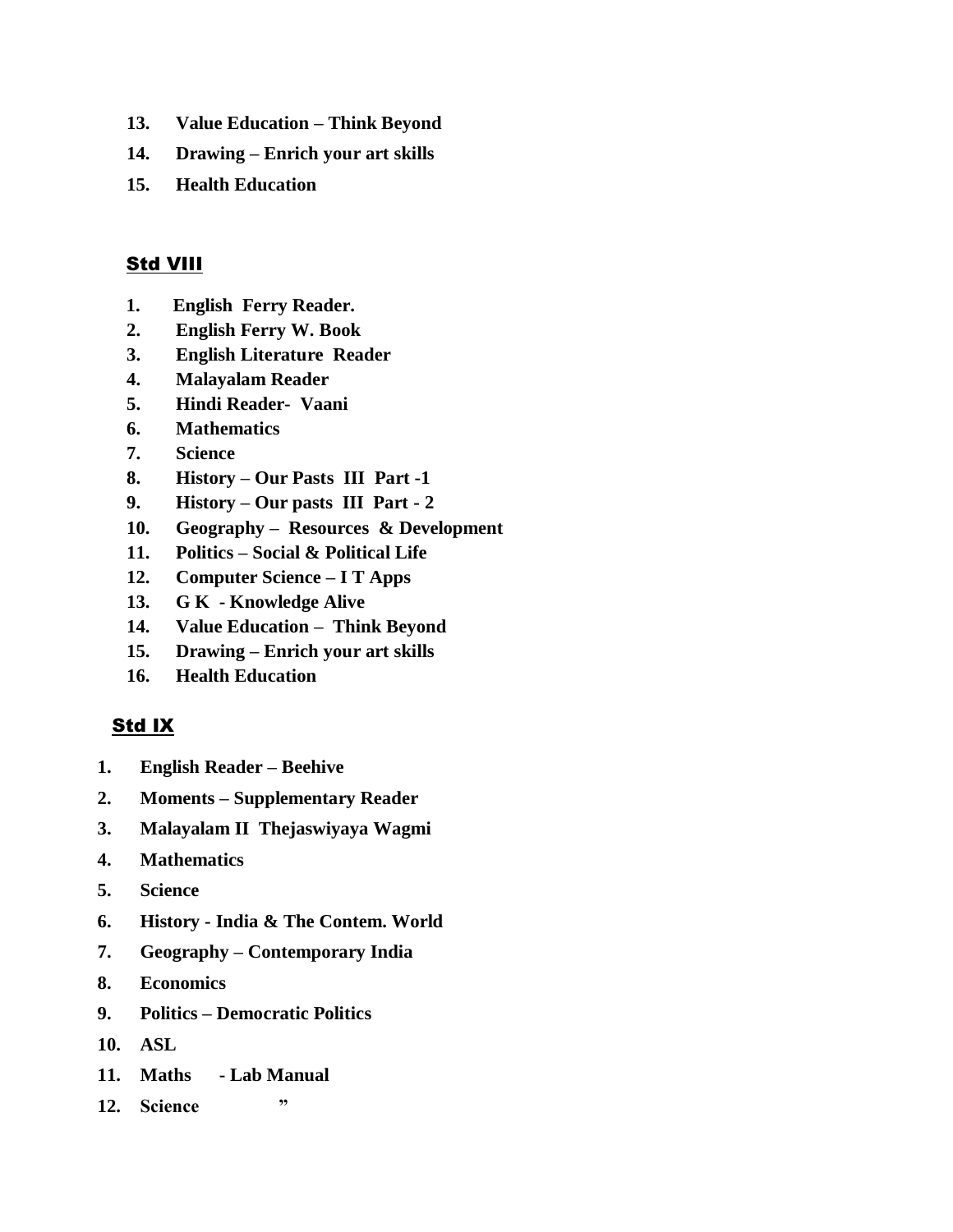- **13. Computer Science**
- **14. Malayalam I Govt Reader**
- **15. Health & Physical Education**
- **16. Value Education – Think Beyond**

#### Std X

- **1. English reader First flight**
- **2. Foot Print without feet**
- **3. Malayalam II Chattampi Swamikal**
- **4. Mathematics**
- **5. Science**
- **6. History - India & The Contem. World II**
- **7. Geography - Contem : India**
- **8. Economics – Understand in Eco. Deve**
- **9. Politics – Democratic Politics**
- **10. ASL**
- **11. Maths Lab Manual**
- **12. Science Lab manual**
- **13. Computer Science**
- **14. Malayalam I Govt. Reader**
- **15. Map Master**
- **16. Health & Physical education**
- **17. Value Education – Think Beyond**

#### XI Science

- **1. Eng Reader – Core course [ Horn Bill ]**
- **2. Eng Supple: Rr ( Snap Shot)**
- **3. Maths**
- **4. Physics Part 1**
- **5. Physics Part II**
- **6. Chemistry Part I**
- **7. Chemistry Part II**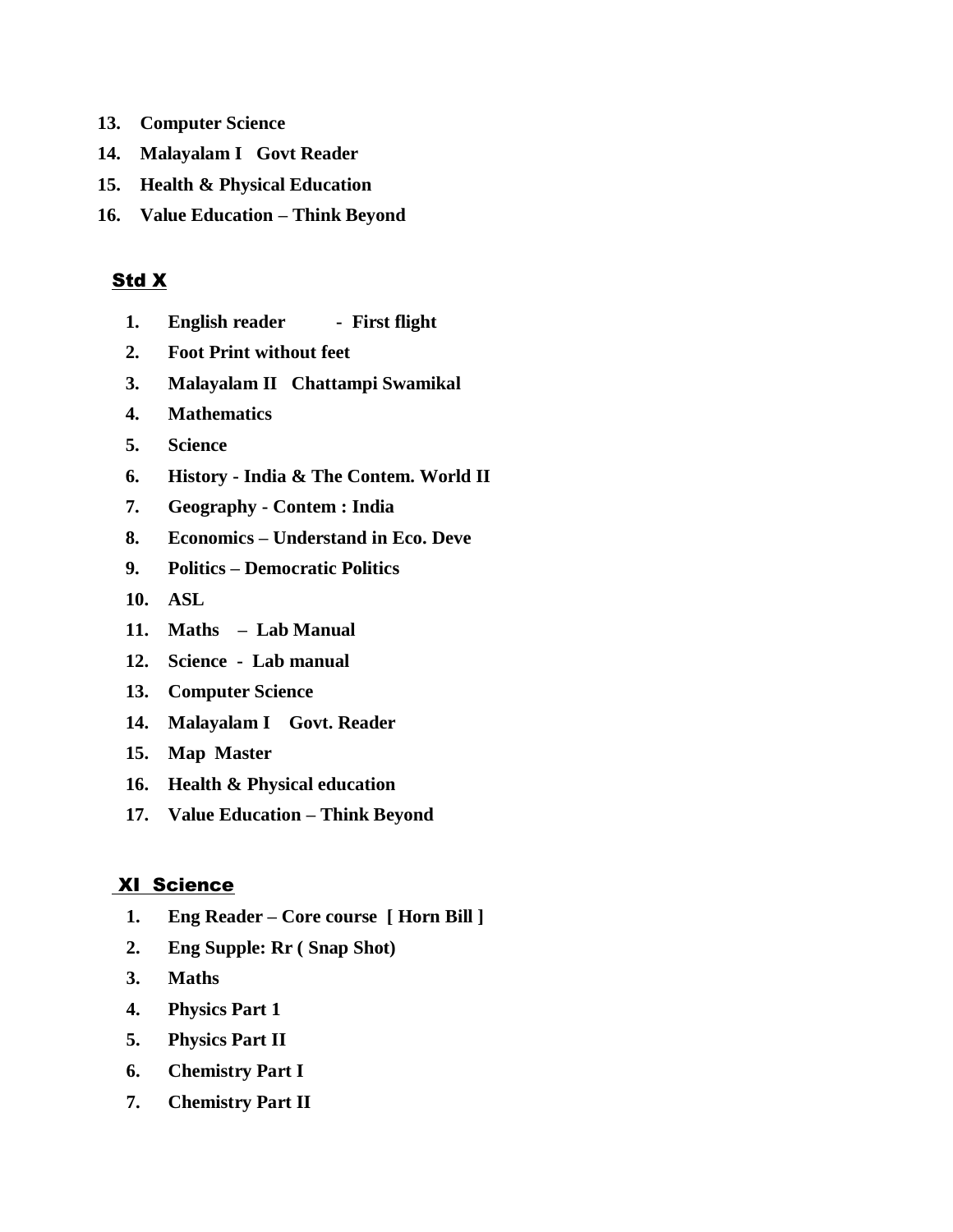| 8. | <b>Biology</b> |
|----|----------------|
|----|----------------|

- **9. Computer Science**
- **10. Laboratory Manual Physics**
- **11. Laboratory Manual Chemistry**
- **12. Laboratory Manual Biology**
- **13. Novel The Canterville Ghost**
- **14. General Foundation Course**
- **15. Malayalam Govt Rr**

#### XI Commerce

| 1. | <b>Eng Reader Core Course [ Horn Bill ]</b> |  | <b>NCERT</b>        |
|----|---------------------------------------------|--|---------------------|
| 2. | <b>Eng Supple: Rr (Snap Shot)</b>           |  | ,,                  |
| 3. | <b>Computer Science</b>                     |  | <b>Sumira Arora</b> |
| 4. | <b>Business Studies</b>                     |  | <b>NCERT</b>        |
| 5. | <b>Economics - Indian Economic Dev:</b>     |  | ,,                  |
| 6. | <b>Accountancy Part I</b>                   |  | ,,                  |
| 7. | <b>Accountancy Part II</b>                  |  | ,,                  |
| 8. | <b>Eng Novel - The Canterville Ghost</b>    |  | <b>APC</b>          |
| 9. | <b>General Foundation Course</b>            |  |                     |
|    | <b>Malayalam Govt Rr</b>                    |  | <b>Priva Books</b>  |

### XII Science

- **1. Eng Reader Flamingo**
- **2. Eng Supple: Rr Vistas**
- **3. Maths Part I**
- **4. Maths Part II**
- **5. Physics Part 1**
- **6. Physics Part II**
- **7. Chemistry Part I**
- **8. Chemistry Part II**
- **9. Biology**
- **10. Computer Science**